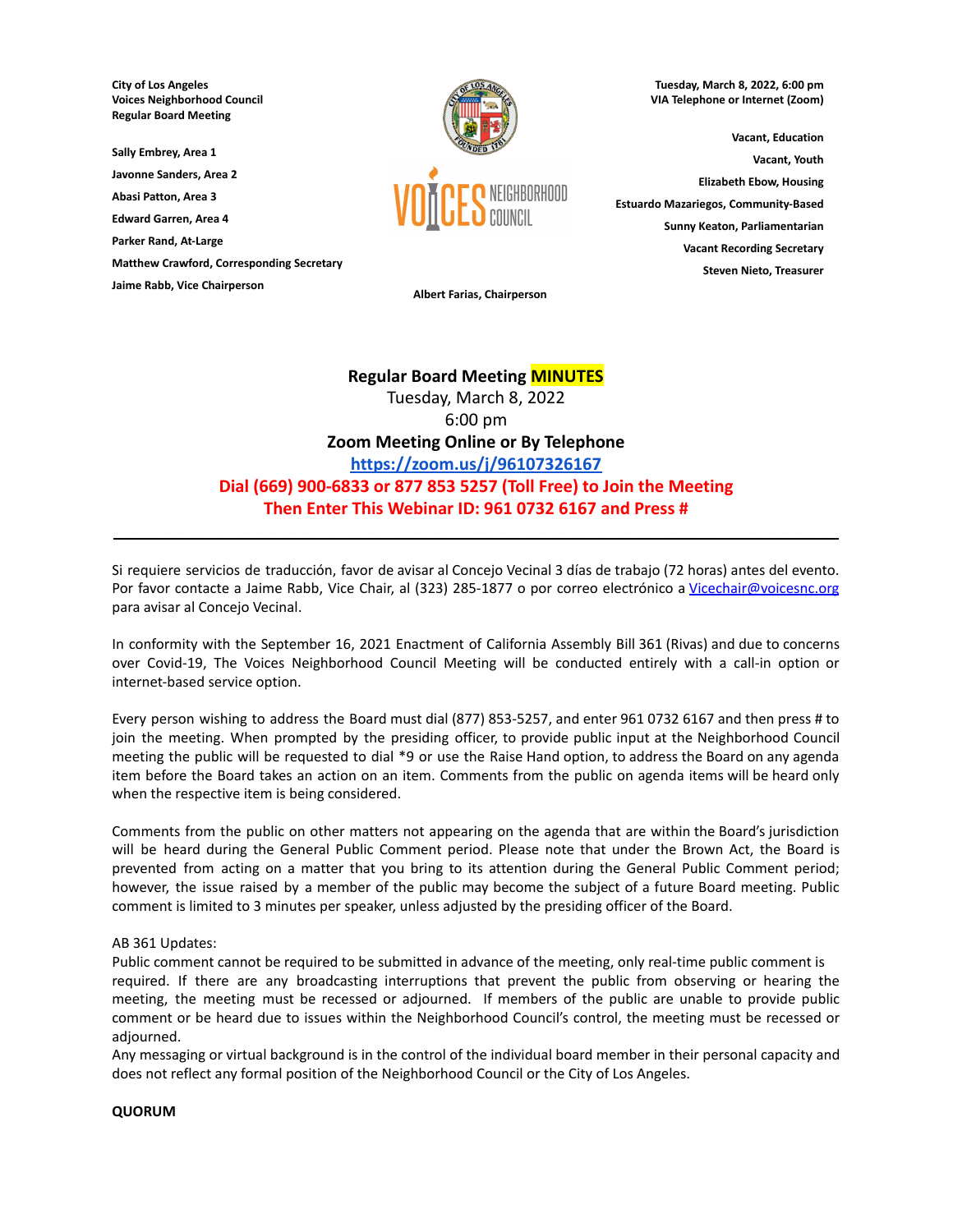The Voices Neighborhood Council has 14 elected positions and one nominated position. The Voices Neighborhood Council must have eight members present for quorum to conduct official business.

# *AGENDA FOR 3/8/2022*

*Call to Order @6:09pm Roll Call: Present: A. Farias, J. Rabb, P. Rand, S. Keaton, M. Crawford, E. Garren, E. Mazariegos, J. Sanders, S. Nieto Tardy: A. Patton Absent: S. Embrey, E. Ebow,*

# **Action Items**

All items listed are designated for discussion and possible action by the Voices Neighborhood Council. Council items identified as presentations may be proposed for action by the Council and will be reflected as such in the meeting minutes.

| Item             | Reference<br><b>Number</b> | <b>Matter</b>                                                                                                                                                                                                                                                                                                                                                                                                                                                                                                                                                                                                                                                                                                                                                                                                                                                                                                                                                                                                                                                                                                                                                                                                 |  |  |  |
|------------------|----------------------------|---------------------------------------------------------------------------------------------------------------------------------------------------------------------------------------------------------------------------------------------------------------------------------------------------------------------------------------------------------------------------------------------------------------------------------------------------------------------------------------------------------------------------------------------------------------------------------------------------------------------------------------------------------------------------------------------------------------------------------------------------------------------------------------------------------------------------------------------------------------------------------------------------------------------------------------------------------------------------------------------------------------------------------------------------------------------------------------------------------------------------------------------------------------------------------------------------------------|--|--|--|
| $\mathbf{1}$ .   | 0322-01                    | General Public Comment on Non-Agenda Items (limit 3 minutes per speaker)<br>Chelsea McElwee - Avalon Community Center 49th/Avalon - Homework Assistance/Tutor program virtually<br>3-5pm; Take Back program prescription medication on April 30th; she will send us a flyer.                                                                                                                                                                                                                                                                                                                                                                                                                                                                                                                                                                                                                                                                                                                                                                                                                                                                                                                                  |  |  |  |
| $\overline{2}$ . | 0322-02                    | <b>Community/Government Reports and Announcements</b><br>A. LAPD Senior Lead Officers -Southwest and 77th St. SLO Canizales gave a crime update - mostly stolen<br>vehicles; SLO Salazar - auto related crime near Vermont to 110 Freeway Impound Task force on 40th<br>Place/Flower with CD9; will go by the Family Dollar to follow up on graffiti on windows.<br>Office of Supervisor Holly Mitchell's office - Alfonso Ruiz-Delgado - Not present<br>В.<br>State Senator Sydney Kamlager-Dove's office - Josef Siroky - Housing questions/senate bill questions<br>C.<br>Congressmember Karen Bass' office - Allen Moret - Not present<br>D.<br>Council District 9 - Kendal Lake - Event updates; LaMott Elementary school resource event on<br>Ε.<br>Saturday 3/12<br>Mayor's Office - Edith Vega - Each City Departments will have task force for Olympics, ordinance<br>F.<br>require many streets will reduce speed limits<br>G. USC Civic Engagement- Steve Wesson - Not present<br>Department of Neighborhood Empowerment- Daniel Johnson - BONC met regarding Digital/Social<br>Н.<br>media policy; Bylaw Amendments due April 1, 2022; Elections in 2023- will need to put on Outreach<br>agenda. |  |  |  |
| 3.<br>4.         | 0322-03<br>0322-04         | Treasurer's Report: Monthly Expenditure Report<br>Review and discussion of VoicesNC Budget and MERs for February 2022.<br>Member/Committee: S. Nieto, Treasurer<br>Proposed Action 1: Motion to APPROVE the February 2022 MERs. MERs to be submitted by March 31, 2022.<br>Perform BAC. 1: J. Rabb, 2nd: S. Keaton. 8 YES, 0 NO, MOTION CARRIES.<br><b>Meeting Minutes</b><br>Review and discussion of minutes from the February (2/8/22) meeting.                                                                                                                                                                                                                                                                                                                                                                                                                                                                                                                                                                                                                                                                                                                                                            |  |  |  |
| 5.               | 0322-05                    | Member/Committee: A. Farias<br>Proposed Action: Motion to APPROVE the minutes for the February 2022 General Board Meeting.<br>1: E. Garren, 2nd: M. Crawford. 9 YES, 0 NO, MOTION CARRIES.<br><b>NPG Request from Project Peacemakers</b><br>Presentation by Kelie Sturgis, Project Peacemakers<br>Member/Committee: A. Farias<br>Proposed Action: Motion to APPROVE the Neighborhood Purpose Grant request not to exceed \$4,000.                                                                                                                                                                                                                                                                                                                                                                                                                                                                                                                                                                                                                                                                                                                                                                            |  |  |  |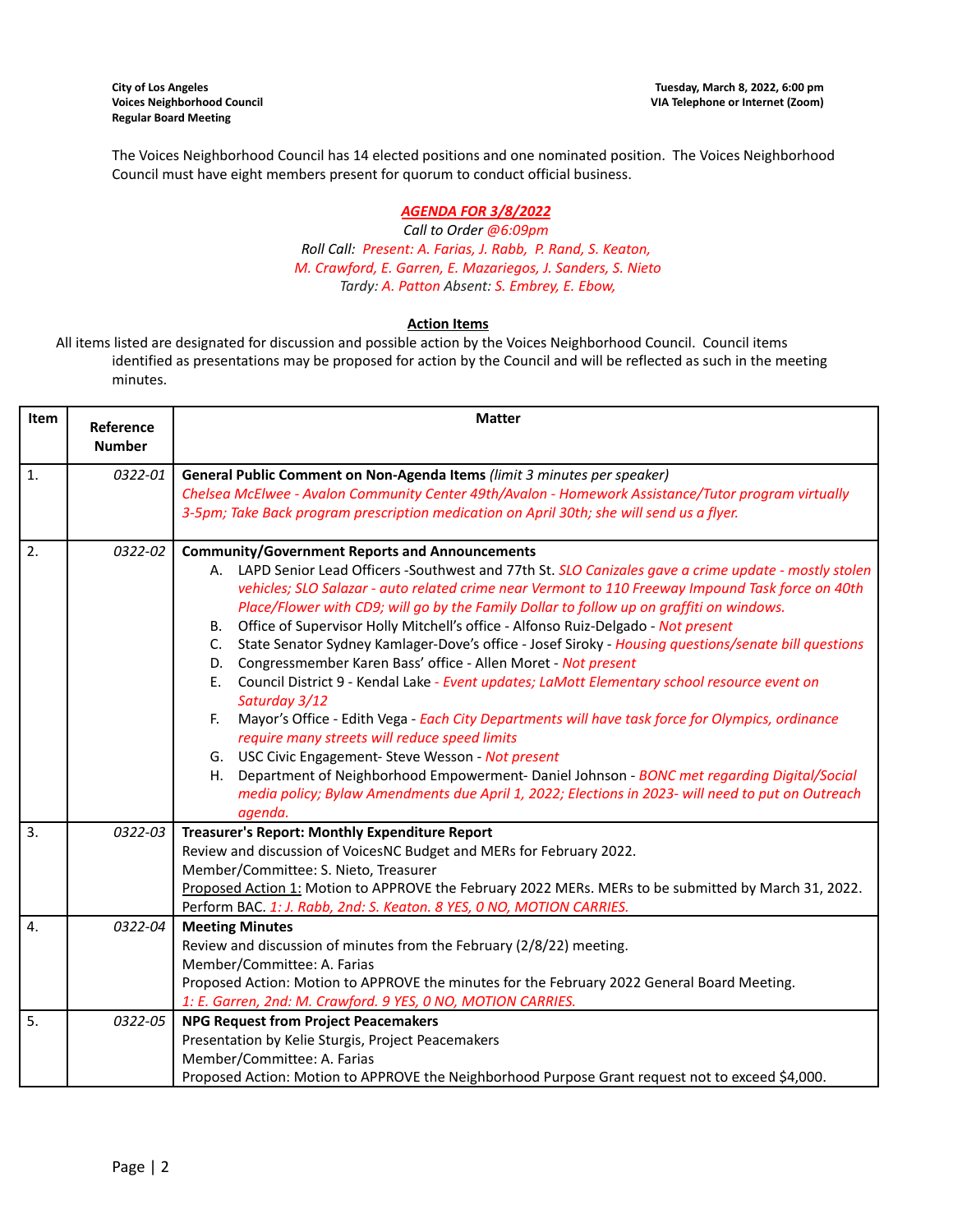$\overline{\phantom{a}}$ 

|     |         | Grant will help assist individuals with filing temporary restraining orders which has increased in the past 2<br>years; will assist 10 clients in receiving 20 Domestic Violence Education classes at \$10 each.<br>1: E. Garren, 2nd: J. Rabb. 7 YES, 2 ABSTAIN, 0 NO, MOTION CARRIES. |  |  |  |
|-----|---------|-----------------------------------------------------------------------------------------------------------------------------------------------------------------------------------------------------------------------------------------------------------------------------------------|--|--|--|
| 6.  | 0322-06 | <b>Presentation on Voter Turnout Plan</b>                                                                                                                                                                                                                                               |  |  |  |
|     |         | Member/Committee: E. Mazariegos / J. Rabb / BOP Committee                                                                                                                                                                                                                               |  |  |  |
|     |         | Proposed Action: Motion to APPROVE not to exceed \$1,000 for door hangers/material to increase voter                                                                                                                                                                                    |  |  |  |
|     |         | turnout for elections pending approval of final design by the board. 1: E. Garren, 2nd: M. Crawford. 7 YES, 1                                                                                                                                                                           |  |  |  |
|     |         | ABSTAIN, 0 NO, MOTION CARRIES. Voter Committee will take place during the BOP Committee meeting on                                                                                                                                                                                      |  |  |  |
|     |         | 3/21.                                                                                                                                                                                                                                                                                   |  |  |  |
| 7.  | 0322-07 | Digital and social media policy: Council File 20-0963                                                                                                                                                                                                                                   |  |  |  |
|     |         | Member/Committee: A. Farias                                                                                                                                                                                                                                                             |  |  |  |
|     |         | Proposed Action: Motion to APPROVE community impact statement regarding the social media policy on CF:                                                                                                                                                                                  |  |  |  |
|     |         | 20-09623. No action taken; will take up in Planning & Land Use Committee                                                                                                                                                                                                                |  |  |  |
| 8.  | 0322-08 | <b>Committee &amp; Liaison Reports Assignments</b>                                                                                                                                                                                                                                      |  |  |  |
|     |         | Council to report on committee and liaison activities and invite interested stakeholders to participate in                                                                                                                                                                              |  |  |  |
|     |         | scheduled meetings.                                                                                                                                                                                                                                                                     |  |  |  |
|     |         | . BOP Committee - update on Think Outside the Box, Library Mural Project -updated                                                                                                                                                                                                       |  |  |  |
|     |         | . Planning & Land Use Committee - Moving the standing meeting to 3rd Tuesday of each month at 6pm;                                                                                                                                                                                      |  |  |  |
|     |         | Expo Park GM Master Plan Southeast Corner lot; fund new construction \$150m on park/parking lot.                                                                                                                                                                                        |  |  |  |
|     |         | • Health and Safety Committee                                                                                                                                                                                                                                                           |  |  |  |
|     |         | • Budget & Finance Committee                                                                                                                                                                                                                                                            |  |  |  |
|     |         | • Ad hoc Sustainability Committee                                                                                                                                                                                                                                                       |  |  |  |
|     |         | • Ad hoc Business Committee                                                                                                                                                                                                                                                             |  |  |  |
|     |         |                                                                                                                                                                                                                                                                                         |  |  |  |
|     |         | • LA LGBTQ+ Alliance of Neighborhood Councils Liaison                                                                                                                                                                                                                                   |  |  |  |
|     |         | . CPAB - 77th Liaison & Southwest Liaison - Special Meeting Zooms on topics via Zoom posting on our<br>website                                                                                                                                                                          |  |  |  |
|     |         | • Homeless Liaison                                                                                                                                                                                                                                                                      |  |  |  |
|     |         | • SLAANC Liaison                                                                                                                                                                                                                                                                        |  |  |  |
|     |         | • Area Representatives (1, 2, 3, 4 and At-Large) Abasi would like to host a Meet in Greet with community in                                                                                                                                                                             |  |  |  |
|     |         | his area at 7Eleven; put in request to full board on next agenda.                                                                                                                                                                                                                       |  |  |  |
|     |         | Proposed Action: Council to establish standing committee, to assign committee chairs, members and liaisons                                                                                                                                                                              |  |  |  |
| 9.  | 0322-09 | <b>Voices Vacancies</b>                                                                                                                                                                                                                                                                 |  |  |  |
|     |         | Review and discussion of vacant council seat, unassigned committees, liaisons, liaison alternates, and                                                                                                                                                                                  |  |  |  |
|     |         | recruitment of community stakeholders for committee assignment. Discuss council member absences. Invite                                                                                                                                                                                 |  |  |  |
|     |         | all committee members to be sworn in during the February meeting.                                                                                                                                                                                                                       |  |  |  |
|     |         | Member/Committee: A. Farias                                                                                                                                                                                                                                                             |  |  |  |
|     |         | Proposed Action: 1) Council to appoint vacant board seats - Recording Secretary, Education Rep and Youth                                                                                                                                                                                |  |  |  |
|     |         | Rep                                                                                                                                                                                                                                                                                     |  |  |  |
| 10. | 0322-10 | General Board Announcements on Non-Agenda Items (Not for Discussion)                                                                                                                                                                                                                    |  |  |  |
|     |         | • Community Clean Up Event on Saturday, 3/19 (9am-12noon) at Augustus Hawkins HS.                                                                                                                                                                                                       |  |  |  |
|     |         | • LAUSD to open up schools after hours                                                                                                                                                                                                                                                  |  |  |  |
|     |         |                                                                                                                                                                                                                                                                                         |  |  |  |

# **ADJOURNMENT***@8:04pm*

As a covered entity under Title II of the Americans with Disabilities Act, the City of Los Angeles does not discriminate on the basis of disability and upon request will provide reasonable accommodation to ensure equal access to its programs, services, and activities. Sign language interpreters, assistive listening devices, or other auxiliary aids and/or services may be provided upon request. To ensure availability of services, please make your request at least 3 business days (72 hours) prior to the meeting by contacting the Department of Neighborhood Empowerment by calling (213) 978-1551 or email: NCsupport@lacity.org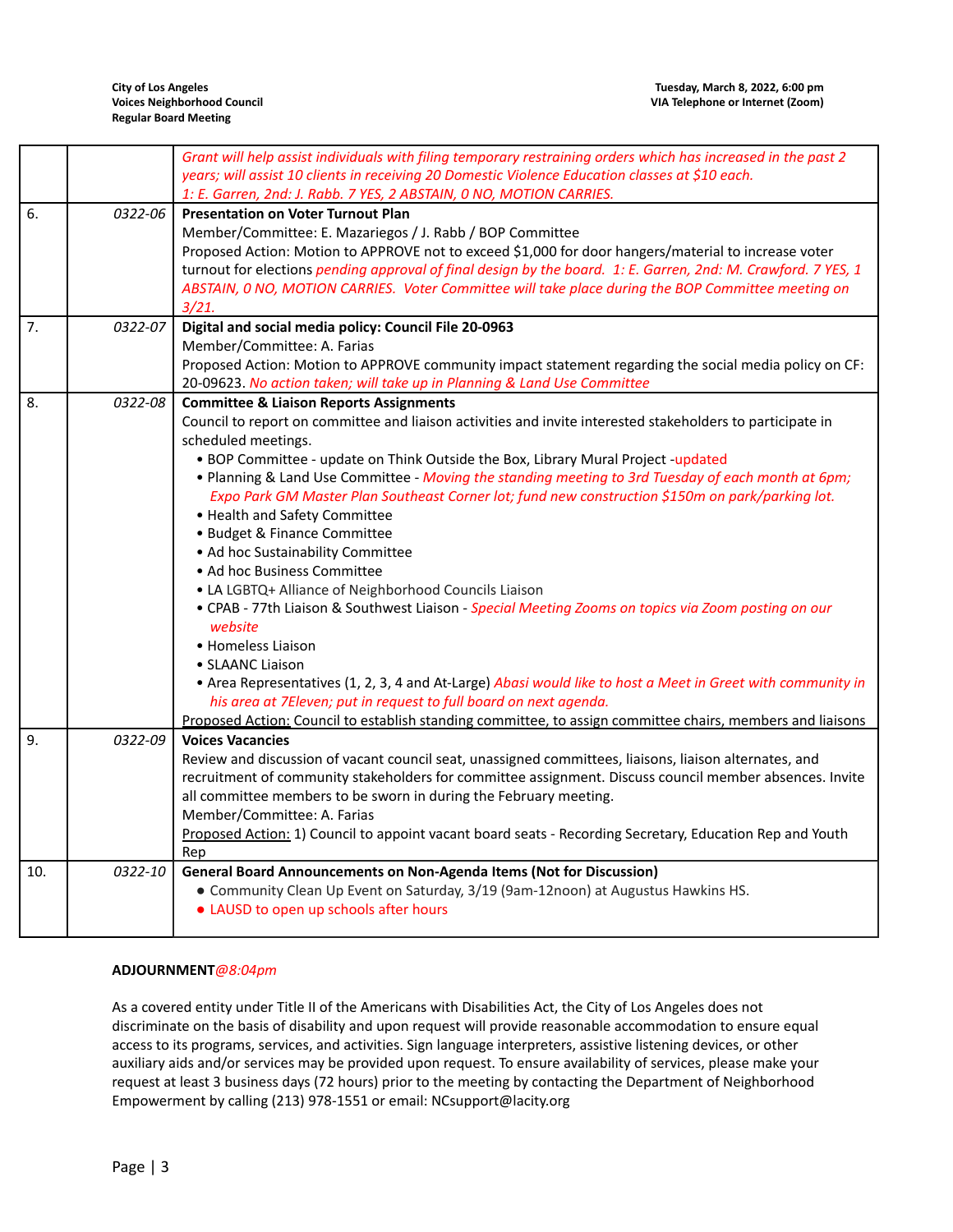**PUBLIC POSTING OF AGENDAS** – Neighborhood Council agendas are posted for public review as follows:

- Vermont Square Library, 1201 W. 48th St. Los Angeles, CA 90037
- [www.voicesnc.org](http://www.voicesnc.org)
- You can also receive our agendas via email by subscribing to L.A. City's Early [Notification](https://www.lacity.org/government/subscribe-agendasnotifications/neighborhood-councils) System (ENS)

#### **NOTICE TO PAID REPRESENTATIVES-**

If you are compensated to monitor, attend, or speak at this meeting, City law may require you to register as a lobbyist and report your activity. See Los Angeles Municipal Code Section 48.01 et seq. More information is available at ethics.lacity.org/lobbying.. For assistance, please contact the Ethics Commission at (213) 978-1960 or [ethics.commission@lacity.org](mailto:ethics.commission@lacity.org).

#### **PUBLIC ACCESS OF RECORDS**

In compliance with Government Code section 54957.5, non-exempt writings that are distributed to a majority or all of the board in advance of a meeting may be viewed at our website: [www.VoicesNC.org](http://www.voicesnc.org) or at the scheduled meeting. In addition if you would like a copy of any record related to an item on the agenda, please contact 323-285-1877 or email at: [VoicesNC90037@gmail.com.](mailto:VoicesNC90037@gmail.com)

#### **RECONSIDERATION AND GRIEVANCE PROCESS**

For information on the Voices NC's process for board action reconsideration, stakeholder grievance policy, or any other procedural matters related to this Council, please consult the Voices NC Bylaws. The Bylaws are available at our Board meetings and at [www.VoicesNC.org](http://www.voicesnc.org).

# **Voices NC Council Vacancy**

Interested stakeholders can email a Letter of Intent to *[chair@voicesnc.org](mailto:chair@voicesnc.org)*. Additional information about Voices NC is available at [https://VoicesNC.org](https://protect-us.mimecast.com/s/E5C9CqxMrGcYVDosZ0ERi).

| <b>Council Vacancy</b>      | <b>Description</b>                                                                                                                                                                                                                                                                                                                                                                                                                                                                                                                                                |  |
|-----------------------------|-------------------------------------------------------------------------------------------------------------------------------------------------------------------------------------------------------------------------------------------------------------------------------------------------------------------------------------------------------------------------------------------------------------------------------------------------------------------------------------------------------------------------------------------------------------------|--|
| 1. Recording Secretary      | The Recording Secretary records the minutes of each regular and special board<br>meeting, maintain and archive all regular and special board meeting records. Make a<br>record of each meeting available to the public and the Board by suitable means in a<br>timely manner. The Recording Secretary may delegate a person to take minutes at a<br>meeting in the event of an absence.                                                                                                                                                                           |  |
| 2. Education Representative | The Education Representative represents the interest of students and educators within<br>our community. This representative should be informed on the issues and concerns<br>related to educational organizations and institutions within Voices Neighborhood<br>Council boundaries.                                                                                                                                                                                                                                                                              |  |
| 3. Youth Representative     | The Youth Representative is appointed by the Board and must be at least sixteen (16)<br>years of age at the time of appointment. This representative should be informed on the<br>issues and concerns related to area youth and/or youth culture. If the appointed Youth<br>Representative is less than eighteen (18) years of age, the person is excluded from<br>voting on the (1) expenditure of Voices Neighborhood Council funds; (2) the hiring or<br>firing of staff of the Voices Neighborhood Council; or (3) entering into contracts and<br>agreements. |  |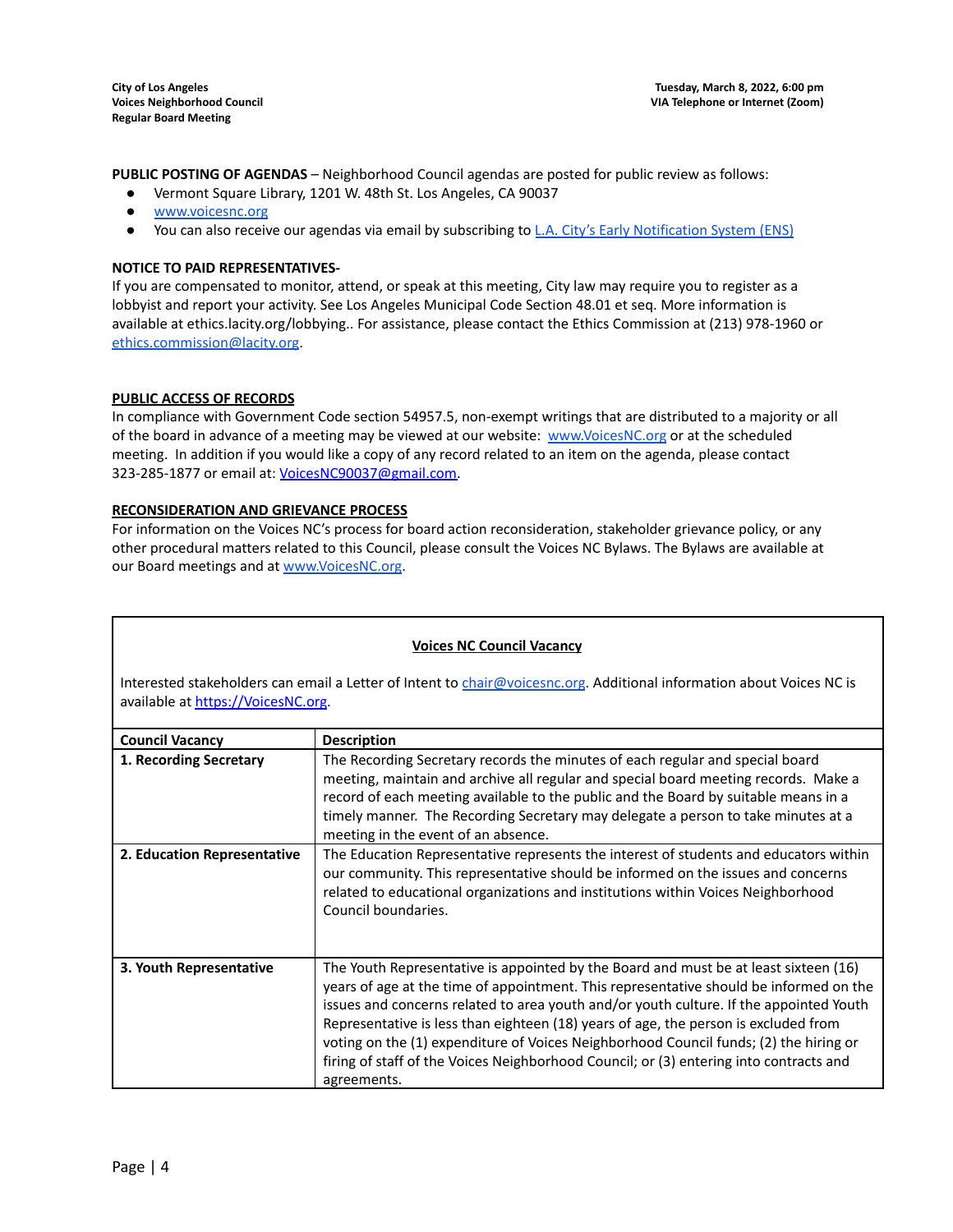| <b>Voices NC Council Liaisons</b> |                                       |                        |                         |
|-----------------------------------|---------------------------------------|------------------------|-------------------------|
| <b>Council Liaison</b>            | <b>Meeting Time</b>                   | <b>Assigned Member</b> | <b>Alternate Member</b> |
| 1. SLAANC                         | Third Thursday of the month (6:30pm)  | <b>Albert Farias</b>   | <b>Matthew Crawford</b> |
| 2. LAPD 77th C-PAB                | Second Thursday of the month (6:00pm) | Jaime Rabb             | <b>Matthew Crawford</b> |
| 3. LAPD Southwest C-PAB           | First Monday of the month (6:30pm)    |                        |                         |
| 4. Homelessness                   | Every Other Month (TBD) (6:30pm)      | Elizabeth Ebow         |                         |
| 5. Resilience/Disaster            | <b>TBD</b>                            |                        |                         |
| <b>Preparedness</b>               |                                       |                        |                         |
| 6. Budget Advocate                | First Monday of the month (7:00pm)    |                        |                         |
| 7. Neighborhood Council           | <b>TBD</b>                            |                        |                         |
| <b>Sustainability Alliance</b>    |                                       |                        |                         |

| .                                                 |                                 |
|---------------------------------------------------|---------------------------------|
| Voices NC<br><u>ິດເເກ</u><br>ncil<br><br>Financia | sponsibilities والمحموم المستقط |
|                                                   |                                 |
|                                                   |                                 |

| <b>Primary Signer</b> | $2nd$ Signer | <b>Alternate Signer</b> | 1 1 <sup>st</sup> Bankcard holder | 2 <sup>nd</sup> Bankcard holder |
|-----------------------|--------------|-------------------------|-----------------------------------|---------------------------------|
| د .Nieto (Treasurer)  | Farias       | Rabb                    | A. Farias                         | Rabb                            |

# **Voices NC Standing Committees**

All meetings are open to the public and will be posted on [www.empowerla.org](http://www.empowerla.org). All meetings will be held at Vermont Square Library unless otherwise posted. For more about Voices NC Standing Committees refer to Bylaws, Article VI, and *Section 1.*

| <b>Standing</b>    | <b>Assigned Member</b>     | <b>Description</b>                                                         |
|--------------------|----------------------------|----------------------------------------------------------------------------|
| <b>Committees</b>  |                            |                                                                            |
| 1. Beautification, | Sara Zurita                | The BOP Committee will have the responsibility to discuss issues, promote  |
| Outreach and       | (stakeholder)              | partnerships on projects and brainstorm ideas to encourage greater         |
| Programming        |                            | community involvement and support. The committee will explore issues       |
| (BOP)              |                            | and ideas in order to define community identity and values by giving voice |
|                    |                            | to its citizens and providing a form for group action and expression. Also |
|                    |                            | outreach to the VNC stakeholders by utilizing any acceptable and Board     |
|                    |                            |                                                                            |
|                    |                            | forms<br>of media (e.g. flyers, newsletters,<br>approved<br>print,         |
|                    |                            | television/electronic media, signs, banners, website, etc.) to inform      |
|                    |                            | stakeholders regarding projects and events. The Chair selects meeting      |
|                    |                            | site, date and time and meets as directed in these Bylaws.                 |
| 2. Budget &        | Steven Nieto               | The Budget and Finance Committee Investigate and pursue sources of         |
| <b>Finance</b>     |                            | income and funding. Make an initial review of project proposals and        |
|                    |                            | provide a report to the VNC board with recommendations. Generate a         |
|                    |                            | budget for each fiscal year, showing planned income and expenditures.      |
|                    |                            | And, maintain the Council budget current and report any issues to the      |
|                    |                            | Board.                                                                     |
| 3. Planning & Land | <b>Edward Garren &amp;</b> | The Planning & Land Use Committee shall review, take public input, report  |
| <b>Use</b>         | Estuardo                   | on and make recommendations of actions to the Board on any land use,       |
|                    | Mazariegos                 | beautification, and planning issues affecting the community in order to    |
|                    | (Co-chairs)                | improve the health and quality of life of its citizens. The committee also |
|                    |                            | reviews and recommends action regarding building development projects      |